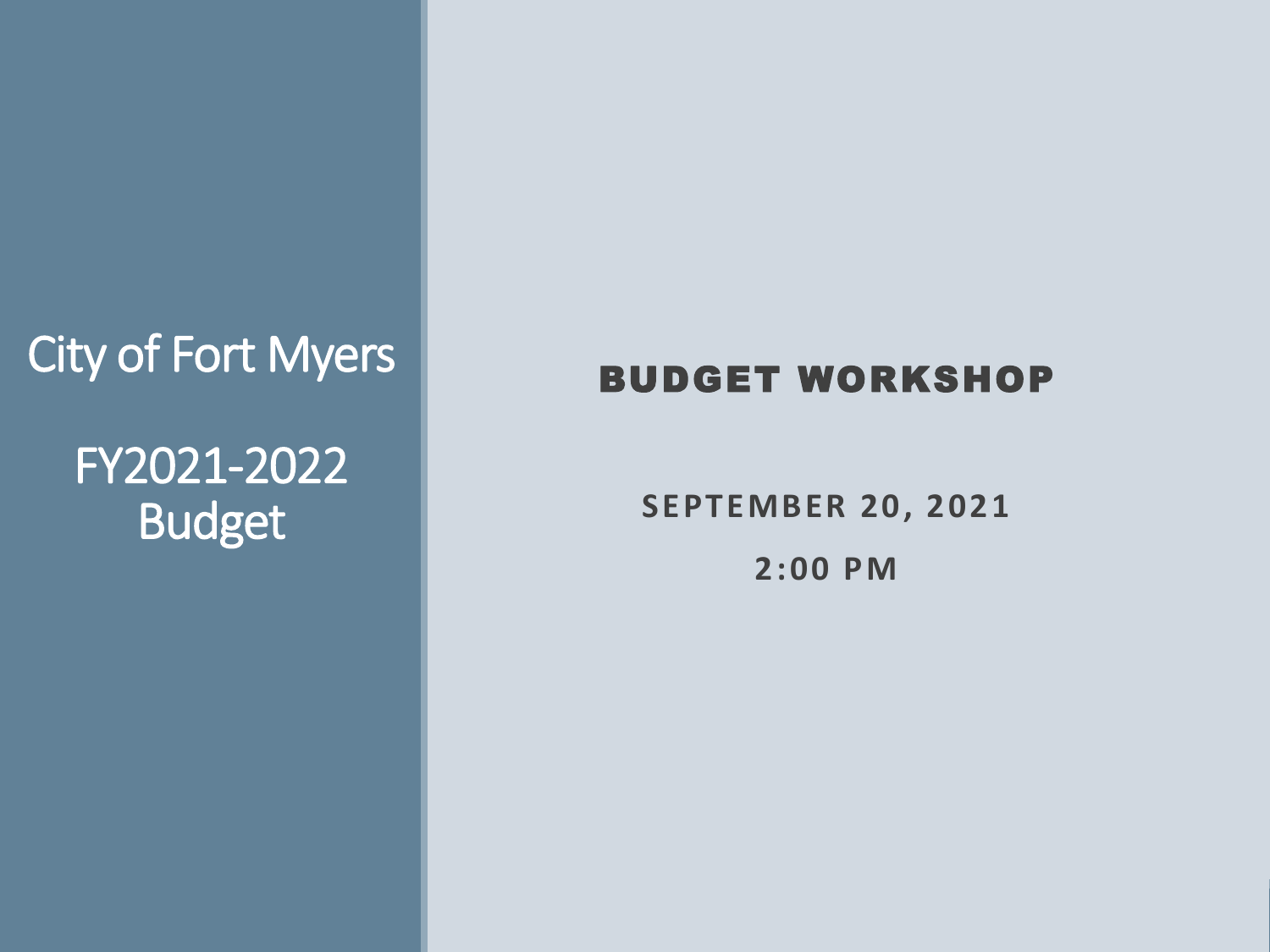# Citywide Budget Summary

| <b>Fund</b>                                             | <b>FY2022</b> |  |  |
|---------------------------------------------------------|---------------|--|--|
| <b>General Fund</b>                                     | \$140,555,800 |  |  |
| <b>Utility Fund</b>                                     | \$169,962,600 |  |  |
| <b>All Other Enterprise Funds</b>                       | \$50,617,500  |  |  |
| Debt Service Funds (governmental<br>only)               | \$36,276,800  |  |  |
| <b>Capital Improvement Funds</b><br>(governmental only) | \$25,688,500  |  |  |
| <b>Internal Service Funds</b>                           | \$26,632,400  |  |  |
| <b>CRA</b>                                              | \$12,867,700  |  |  |
| <b>Special Revenue Funds</b>                            | \$10,947,385  |  |  |
| <b>Trust &amp; Agency Funds</b>                         | \$38,051,300  |  |  |
| <b>Total Citywide Budget</b>                            | \$511,599,985 |  |  |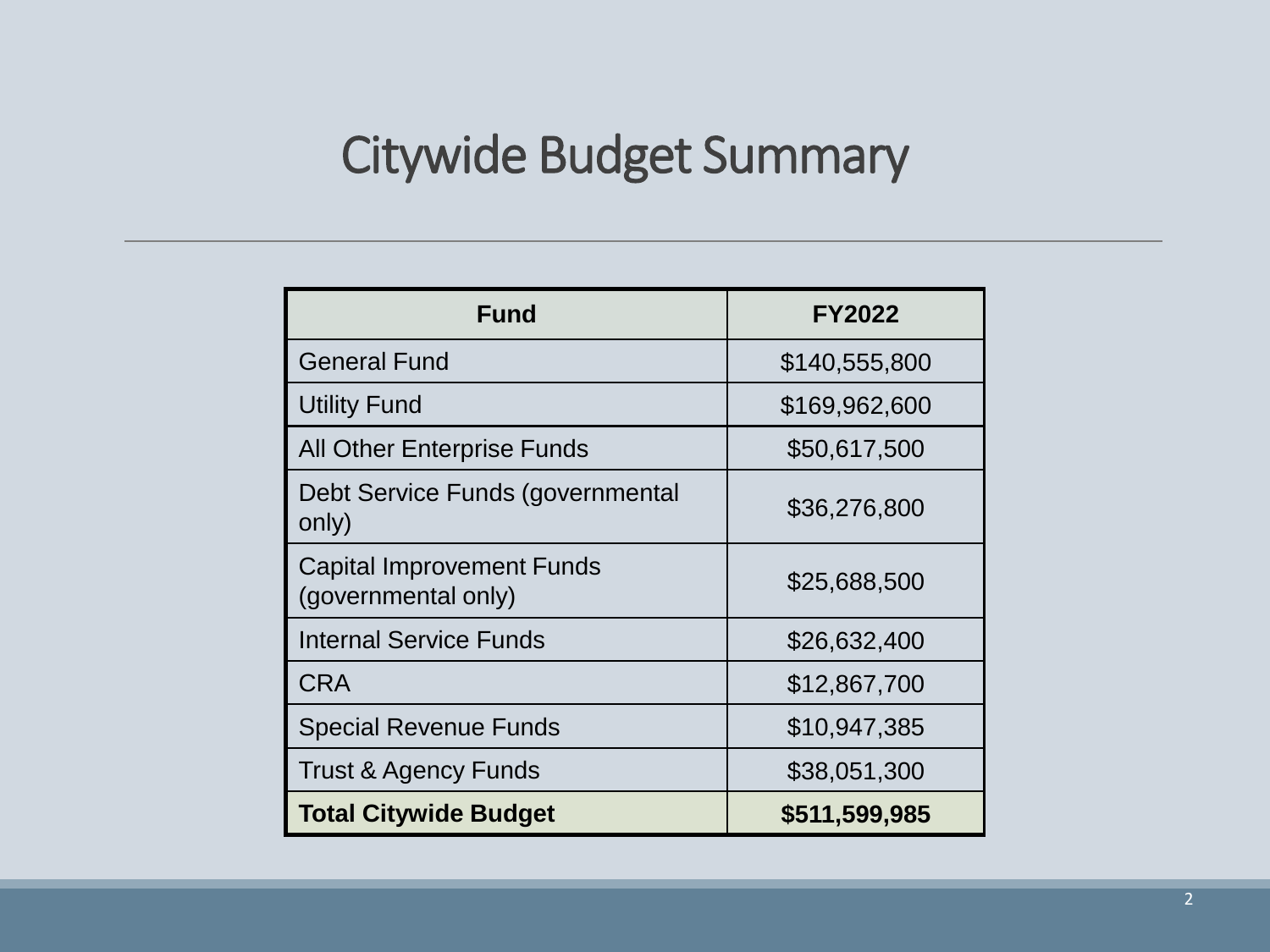#### Revenue **Highlights**

- o Tax base increases from \$7.8 billion to \$8.6 billion, or 10.77%
- o All millage rates under consideration are less than current rate of 7.9643, yet still generates additional revenue
- o Fire Assessment Fee increased to provide added fire resources to improve services generating \$11.5 million in revenue to recover 37.5% of the cost
- o No change in Stormwater and Water and Sewer rates
- o Building permit fees reduced by 25% currently reduced by 75%
- o Solid waste rates increase by 3% first time in 16 years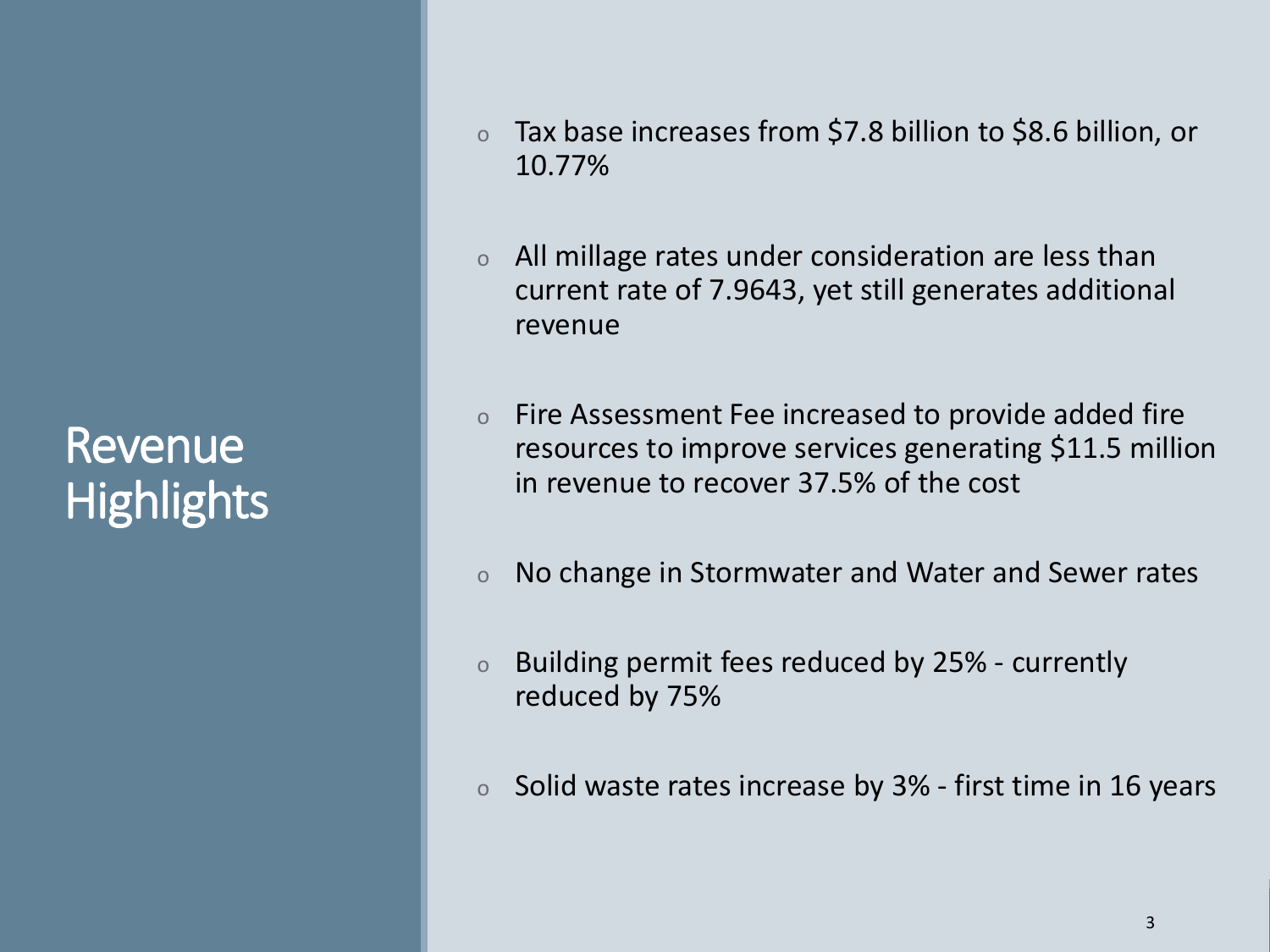## **Expenditure Highlights**

- o Added positions (38), cost of \$3.1 million:
	- o 1 Parks & Recreation Director
	- o 1 Utility Director
	- o 2 Trades Worker IIs for Parks Division
	- o 30 Firefighters (12 for 4 months),
	- o 1 Fire Inspector
	- o 1 Fire Quartermaster
	- o 1 Service Worker for Rapid Response Team in Code Enforcement (currently frozen)
	- o 1 Network Security Administrator
- o Total of 117 positions requested by departments (cost of \$39.2 million)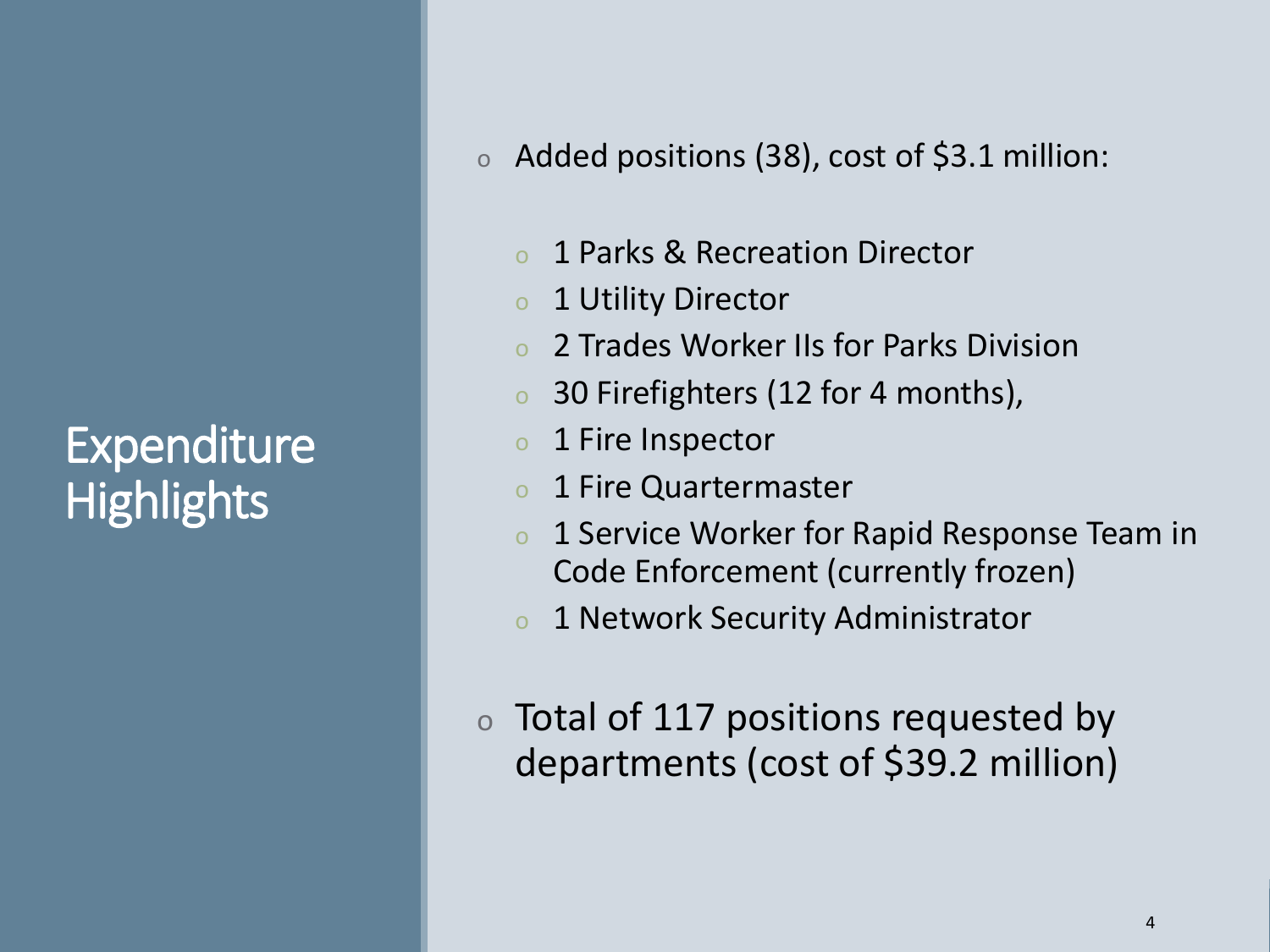#### Expenditure **Highlights**

- o Redistricting consultant fees
- o Implementation of corridor vision plans
- o Dunbar Park maintenance
- o Seed funds for new Cultural Center
- o Rising STARS program position
- o Funds for PAL
- o Utilities for City of Palms Stadium
- o Bunker gear and related equipment for added Fire positions
- o Lease payments on a new fire engine, new mini pumper and ladder truck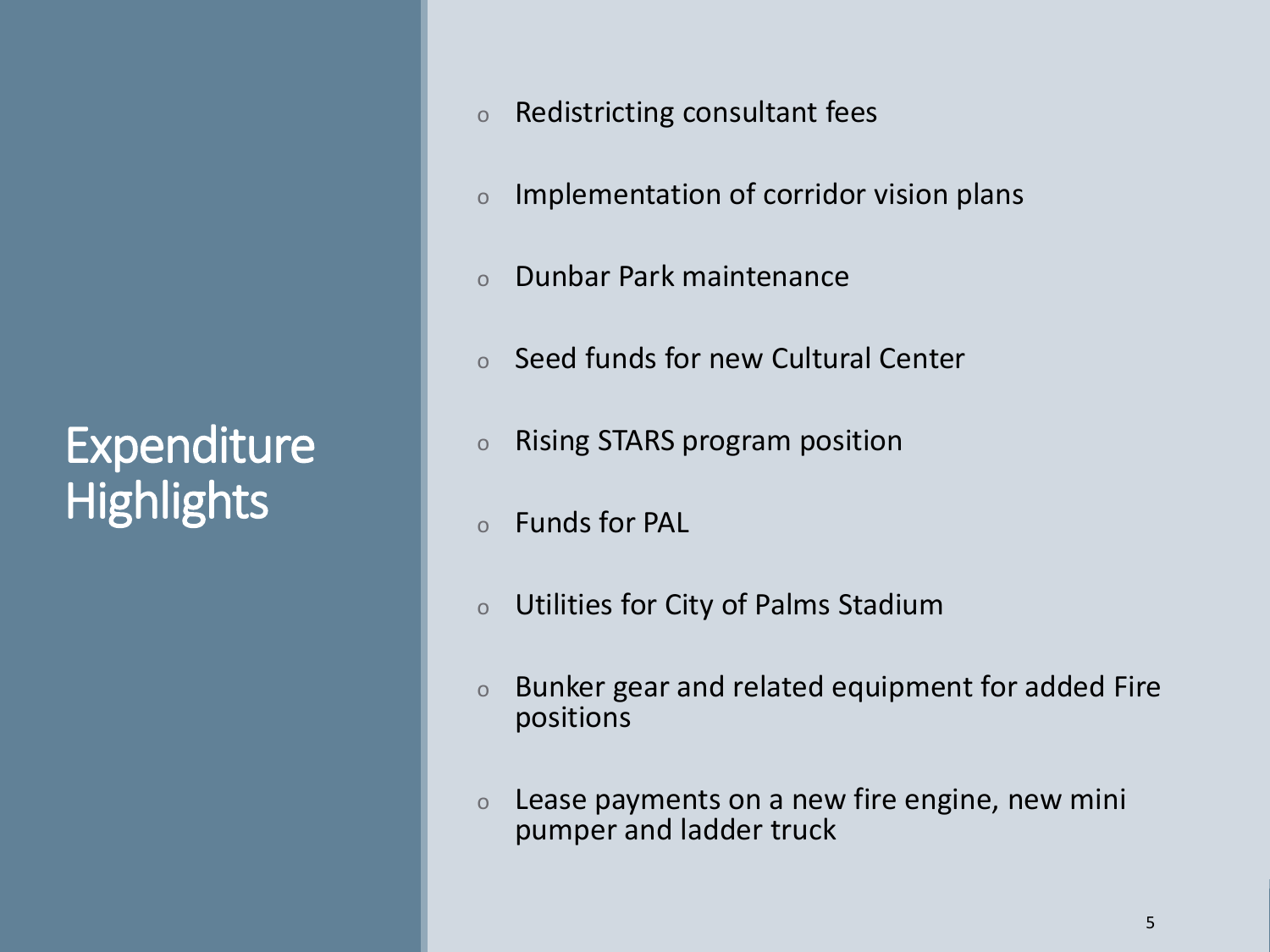## Expenditure **Highlights**

- o Mowing contract and irrigation/fencing funds for Parks
- o Art Hamel Pier repair
- o Backhoe loader replacement for Parks
- o Clemente Park cameras
- o DNA testing investigation, physical exams/True Blue campaign funds for Police
- o Funds for Citiview camera project and drone program for Police
- o Burroughs Home Improvements
- o Public Works Annex A/C Unit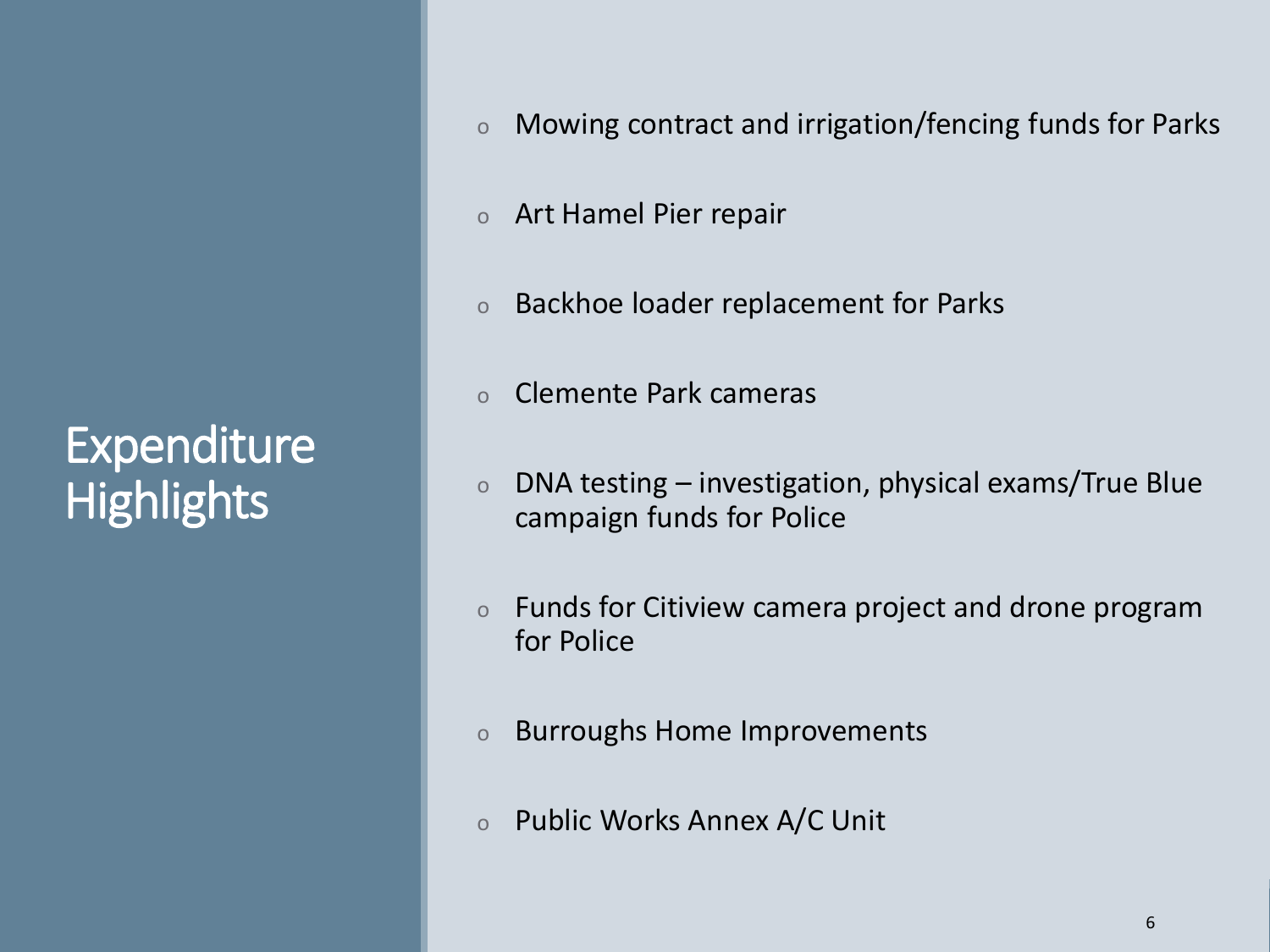## Expenditure **Highlights**

- $\circ$  Creates a budget in the amount of \$2.0 million for the first phase of the Choice Neighborhood Initiative, acquiring land on Cleveland Avenue for affordable housing, funded with the American Rescue Plan Act (ARPA) funds.
- o Adds equipment resources (Mini Dump Truck and Excavator) in the Street Maintenance Fund
- $\circ$  Citywide document management system